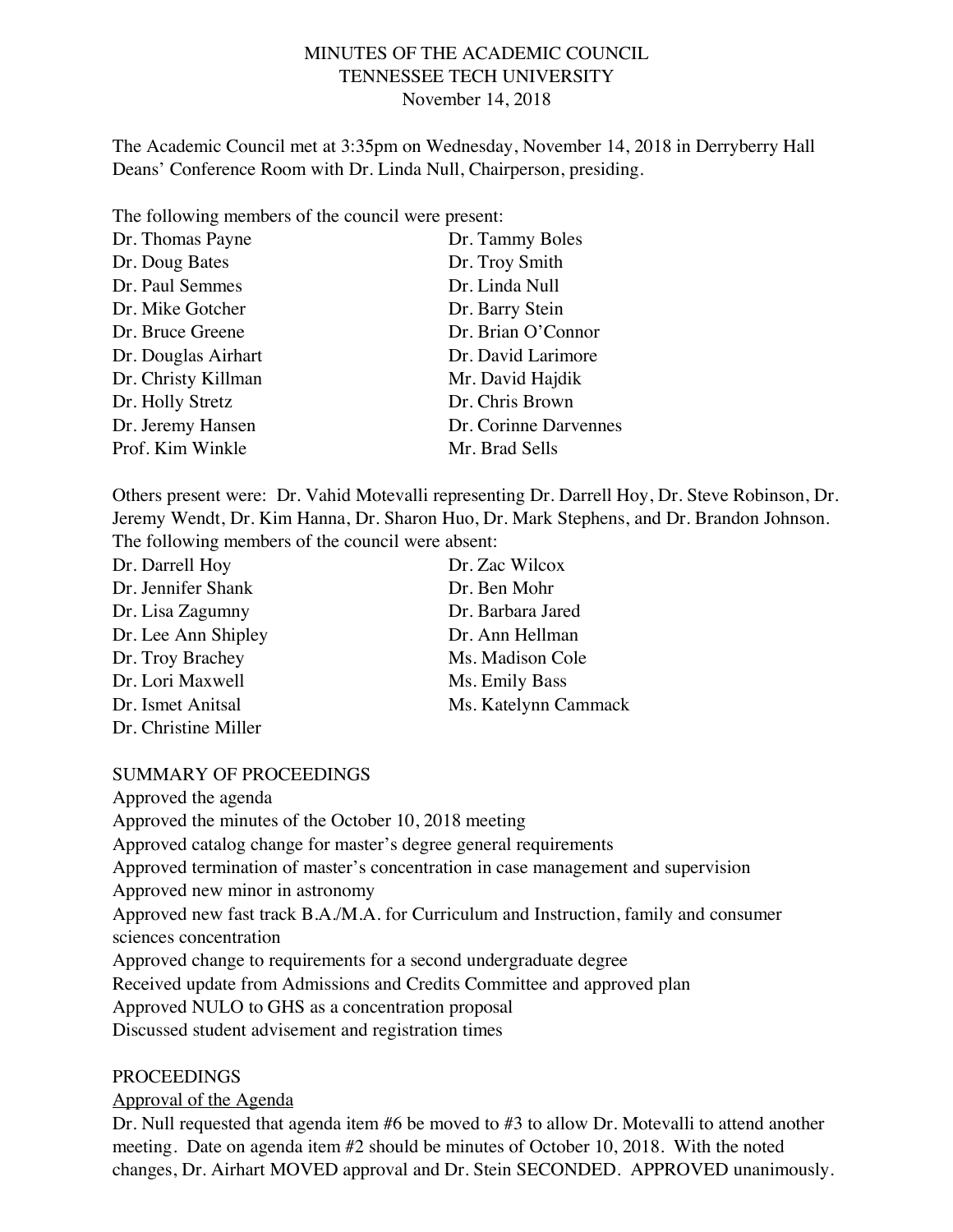# Approval of the Minutes of the October 10, 2018 Meeting

Dr. Airhart MOVED approval and Dr. Darvennes SECONDED. APPROVED unanimously.

# Approval of Catalog Change Request for Master's Degree General Requirements

Dr. Motevalli explained that the College of Engineering Graduate Executive Committee and the Graduate School Executive Committee approved changes in the wording in the current catalog for the Master's Degree General requirements. The changes are to allow flexibility for individual colleges and departments to set the number of credits required for research thesis anywhere from six to nine depending on the program and rigor in research. The changes do not adversely change other programs. Dr. Motevalli MOVED approval and Dr. Darvennes SECONDED. After some clarification as to the total credit hours of 30, the changes were APPROVED unanimously.

Approval of Termination of Master's Concentration in Case Management and Supervision Dr. Stein explained that changes in enrollment patterns and the retirement of the faculty member who coordinated this concentration make it inefficient use of departmental resources to maintain this concentration. There is currently only one student enrolled and will be phased out over two years. The focus will be in the counseling area where there is greater student demand. Dr. Stein MOVED approval and Dr. Gotcher SECONDED. APPROVED unanimously.

## Approval of New Minor in Astronomy

Dr. Robinson explained that the Departments of Physics and Earth Sciences wish to create a minor in astronomy. Two courses currently exist (ASTR 1010 & 1020) and two others will be added (GEOL 3310 and ASTR 3100). This minor will help students who are considering careers in astrophysics and/or planetary science. Students interested in other space-related careers or just a general interest in astronomy would be candidates for an astronomy minor. Dr. Semmes MOVED approval and Dr. Darvennes SECONDED. APPROVED unanimously.

## Approval of New Fast Track B.A./M.A. for Curriculum and Instruction and Family and Consumer Sciences

Dr. Wendt explained that the request is to add fast track option to the Family and Consumer Sciences concentration within the Curriculum and Instruction MA degree. The School of Human Ecology will designate two (already existing) 3-credit hour courses toward the MA fast track degree. The desire is to attract more students into the graduate degree by allowing these two courses to count toward both undergraduate and graduate credit. Dr. Stein MOVED approval and Dr. Killman SECONDED. APPROVED unanimously.

## Approval to Change Required Hours for a Second Undergraduate Degree

Dr. Johnson explained that Enrollment Management wishes to remove the 150-hour degree requirement for students earning a second degree at TTU. It is no longer common practices to require a set number of hours to earn a second degree. The standard is to now evaluate the requirements of each degree and award all degrees based on the completion of these requirements accordingly. With the removal of the extra 30 hours required to complete additional undergraduate degrees, students pursuing "double majors" may now receive two degrees. This change will not be retroactive; any double majors previously awarded cannot be changed to a second degree. Dr. Semmes MOVED approval and Dr. Stein SECONDED. After some discussion, the request was APPROVED unanimously.